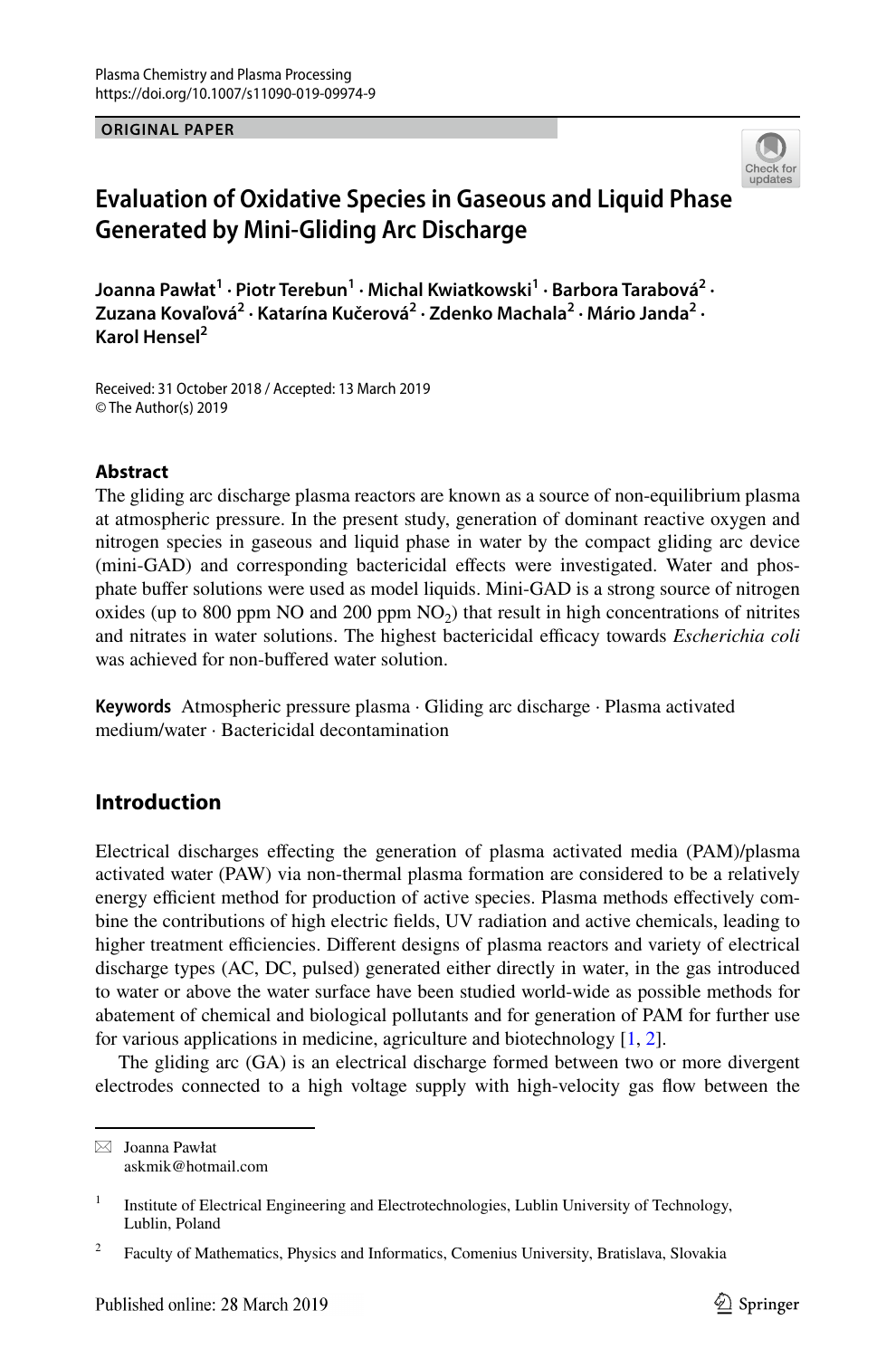electrodes. The arc moves from the ignition zone along the electrodes until power system is not able to compensate losses resulting from the increasing volume of plasma. Then the arc extinguishes and is rebuilt again in the ignition zone. The frst applications of the GA were described by Czernichowski and included fame overheating, air depollution from volatile hazardous compounds and initiations of various chemical processes [\[3\]](#page-13-2). Since then, many studies have been performed on the diagnostics and the applications for purifcation and production of selected chemical compounds. In recent years, there have also been many publications on the use of GA in low-temperature applications due to its potential to produce a non-equilibrium plasma at atmospheric pressure  $[2, 4-13]$  $[2, 4-13]$  $[2, 4-13]$  $[2, 4-13]$ . Du and Yan used GA with a mixture of distilled water and air to sterilize the isolated *Escherichia coli*, emphasizing the important role of the distance between the reactor and the sample [\[14\]](#page-13-5). Dasan et al. [[15](#page-13-6)] decontaminated microbial residues from selected surfaces. Kim et al. used GA water reactor in conjunction with micro bubble generators and achieved a 6 logs reduction of colony-forming units of *E. coli* after 25 min of plasma treatment. The authors indicate that a high degree of oxidation was obtained due to the high content  $H_2O_2$  combined with lowpH acidic water [\[16\]](#page-13-7). Studies carried out by Kamgang-Youbi et al. shows that GA allowed to obtain activated water containing large amounts of nitrites  $NO<sub>2</sub><sup>-</sup>$ , hydrogen peroxide  $H_2O_2$  and peroxynitrite ONOO<sup>-</sup> after 5 min of treatment with air. The activated species acting at acidic pH showed their destructive efects on the external walls of the *Staphylococcus epidermidis*, *Leuconostoc mesenteroides*, *Hafnia alvei* and *Saccharomyces cerevisiae* and led to a decrease of their population on stainless steel and polyethylene surfaces [[17](#page-14-0)]. Khani et al. [\[18\]](#page-14-1) have shown that plasma processing using GA in inactivation peroxidase in tomatoes allowed preserving their nutritional value and is competitive in relation to other methods such as boiling water, steam and microwave. Burlica et al. used GA reactor for activation of water, using the systems above the surface and directly immersed in water. The first one allowed for the production of large quantities of molecular  $H<sub>2</sub>$ , oxygen ions and radicals, the second produced significant  $H_2O_2$  [\[19\]](#page-14-2). Wang et al. [\[20\]](#page-14-3) used GA to convert  $CO_2$  to  $CO$  and  $O_2$ , indicating that the non-equilibrium nature of the discharge allows for much higher energy efficiency compared to classic thermal method. In work of Zhu et al., plasma catalysis using rotating GA allows for high conversion of methane  $CH<sub>4</sub>$ from  $CO<sub>2</sub>$ -rich biogas [[21](#page-14-4)]. Bidgoli et al. applied a pulsed reactor with an electric arc moving much faster than the gas flow to direct pyrolysis of  $CH<sub>4</sub>$ . Gliding sparks produced by self-stimulated acoustic waves allow for chemical conversion rate as high as 50%, having much better performance in comparison with the conventional pulsed plasmas [\[22\]](#page-14-5). Several authors have also successfully used GA reactors to stimulate the growth of seeds of plants, such as wheat, *Thuringian Mallow* or hemp [\[23–](#page-14-6)[25\]](#page-14-7).

An important part of research on these applications is the investigation of corresponding plasma chemistry responsible for the formation of RONS [\[26–](#page-14-8)[28](#page-14-9)]. Research carried out by Patil et al. shown a significant role of  $O_2$  admixtures in the formation of NO<sub>x</sub>. For pulsed power supply, air mixtures were not only economically advantageous, but also allowed to obtain a lot of NO<sub>2</sub> that increased with increasing  $O_2$  fraction [[29](#page-14-10)]. Experiment on the sinusoidal and pulsed power supply for water spray GA carried out by Burlica and Locke has shown significant concentration of nitrates  $NO<sub>3</sub><sup>-</sup>$  formed in water, when the working gases were air and  $N_2$ , compared to very low levels obtained for Ar and  $O_2$ . In case of  $H_2O_2$ , it was detected only for oxygen and argon due to the decomposition of hydrogen peroxide  $H_2O_2$  by nitrite  $NO_2^-$  [[30](#page-14-11)]. Porter et al. [\[31\]](#page-14-12) reported that amount of  $H_2O_2$  is sensitive to gas carrier in case of the formation of nitrogen oxides NOx, which can be produced from gas mixture, ambient air and oxygen species originating from water molecules. Both groups pointed out that higher power can cause energy wasting in thermal processes and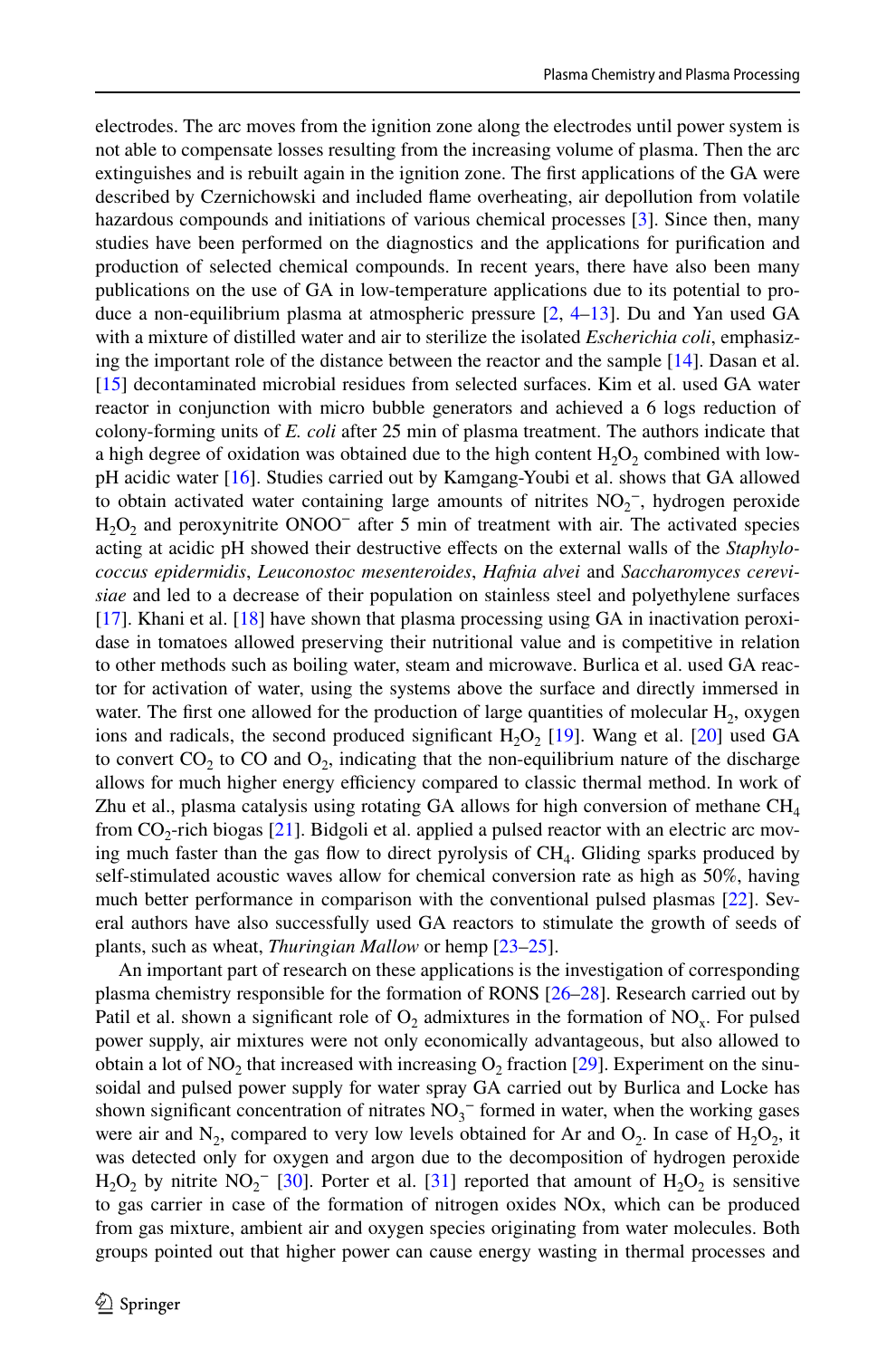the degradation of active species. Temperature measurements carried out by Hsieh et al. indicated the significant effect of  $O<sub>2</sub>$  in the mixture, which increased the plasma temperature. The authors also pointed out that higher power can be related to the change in UV radiation and affecting  $H_2O_2$  production [\[32\]](#page-14-13). Results obtained by Wang et al. [\[33\]](#page-14-14) indicate that  $NO<sub>x</sub>$  production depends mainly on vibrational excitation of  $N<sub>2</sub>$  and to a lesser extent on the thermal process. Additional information on active species in the reactor discharge chamber can be obtained using optical techniques. In the work of Sun et al., the images from the high-speed camera combined with the emission spectroscopy allowed the observation of the discharge emission and spatial distribution of species. In this case, excited  $N<sub>2</sub>$ dominated upstream area near the electrodes, whereas downstream the main species were OH and NO [\[34\]](#page-14-15).

The mini gliding arc discharge/device (mini-GAD) reactor is a low power consuming and compact design of the gliding arc supplied by high voltage–power supply with no separate ignition system, which can deliver certain part of the energy in the single cycle of plasma. Reactor is a portable device, designed especially for biomedical and agricultural applications and can be operated in diferent conditions, e.g. in various gas mixtures containing nitrogen and oxygen. It can be a good source of RONS in distant and off-grid applications. This work objective was to identify the dominant RONS generated by the mini-GAD in gaseous and liquid phases and evaluate its bactericidal effects.

# **Gliding Arc Plasma Generator**

Compact experimental set-up with mini-GAD reactor used is schematically presented in Fig. [1.](#page-2-0)



<span id="page-2-0"></span>**Fig. 1** Schematic diagram of the experimental setup and a photo of the discharge in mini-GAD reactor  $(N_2,$ total gas fow 7.3 l/min, camera exposure 1/60 s). Numbers (1, 2, 3) indicate the positions of measurement for emission spectra analysis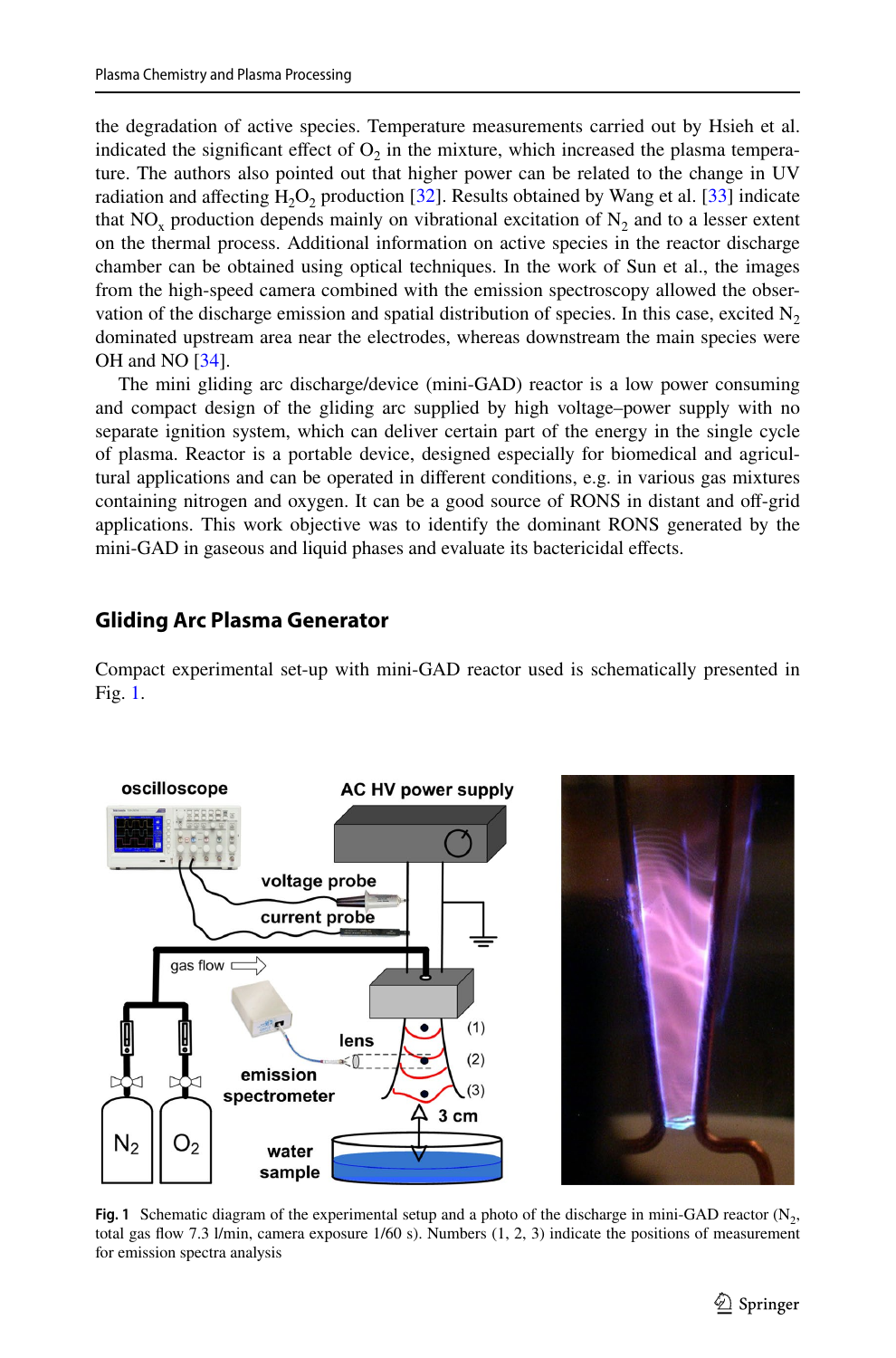The design of the reactor was selected based on our previous experimental work [\[9](#page-13-8), [15](#page-13-6)]. It consisted of two 1.5 mm thick, and 10.4 cm long copper electrodes with 12° angle between them. Inter-electrode distance in the lower part forming initial discharge gap was 3 mm. AC high-voltage–power supply of parameters enlisted in Table [1](#page-3-0) was utilized. The power supply is based on electronic high-voltage transformer of 50 Hz operation cycle. It consists of converter giving the series of 20 kHz, high voltage irregular microimpulses in 10 ms time span so transformer works in cut-off state for the next 10 ms. It is not possible to depict a high voltage signal of 20 kHz frequency in detail with our present measuring devices. It is caused by high irregularity of the signal caused by electrical arc discharges in the gap between electrodes. Arc itself also develops in irregular way depending on the gas fow rate, type of gas, electrode geometry, material and the level of surface microcorrosion. Measurements of voltage and current waveforms of the mini-GAD were performed using a Tektronix P6015A voltage probe, Tektronix P6022 current probe and Tektronix TDS 2024B oscilloscope. Typical voltage and current characteristic are depicted in Fig. [2](#page-4-0). The current probe was placed on the same power wire and earthed at the same point as the voltage probe. In the arc-type discharge, the current fow is mainly related to the movement of electric charges in the arc column, i.e. the conductive current. In the case of GA, the frequency was 50 Hz; the displacement currents become important at much higher frequencies. For larger distances between the electrodes when the discharge ceased, the displacement current was not possible to register with the equipment used. However, due to the fact that this factor was not taken into account, we did not to use the term of the discharge current, and the measured current values refer to the current drawn from the power supply.

During the experiments, the gas fow was directed perpendicularly to the surface of the sample (liquid) set at a distance of 3 cm from the end of electrodes. The samples were treated with GA for 2 or 5 min. Temperature of the processed gas was measured using uninsulated K-type thermocouple with electronic temperature compensation multimeter at a distance of 3 cm from the end of electrodes. It ranged from 46 to 53  $^{\circ}$ C in dependence on the gas composition and the treatment time. The temperature of treated liquids did not exceed 28 °C.

# **Results and Discussion**

### **Generation of Reactive Species in Gaseous Phase**

Nitrogen and oxygen based gaseous products (NO,  $NO<sub>2</sub>$ ,  $O<sub>3</sub>$ ) generated by mini-GAD in atmospheric pressure  $N_2/O_2$  mixtures in dependence on the molecular composition of feed gas were measured.

<span id="page-3-0"></span>

| <b>Table 1</b> Parameters of the power<br>supply used with mini-GAD<br>reactor (primary and secondary<br>side of transformer) |                     | Primary side    | Secondary side |  |
|-------------------------------------------------------------------------------------------------------------------------------|---------------------|-----------------|----------------|--|
|                                                                                                                               | Max. apparent power | 52 VA           | 25 VA          |  |
|                                                                                                                               | RMS voltage         | 235 V           | 687 V          |  |
|                                                                                                                               | Maximum voltage     | 332 V           | 5040 V         |  |
|                                                                                                                               | RMS current         | $0.16 - 0.21$ A | $24 - 37$ mA   |  |
|                                                                                                                               | Frequency           | 50 Hz           | 50 Hz          |  |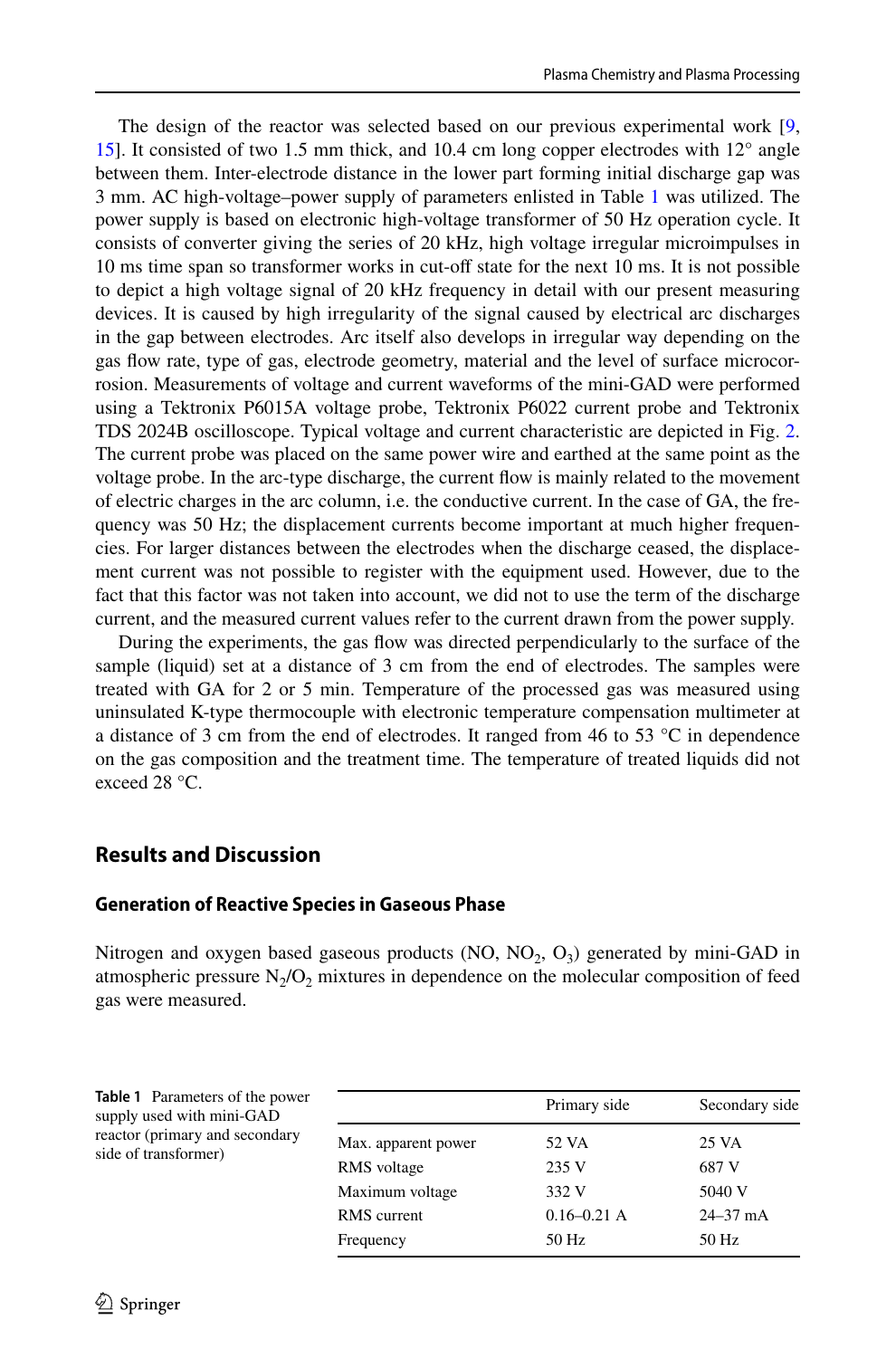gas flow 7.3 L/min)

<span id="page-4-0"></span>

Mini-GAD is known as a good source for generation of relatively high concentrations of NO and  $NO<sub>2</sub>$ . Table [2](#page-4-1) shows concentration of these two gaseous species in dependence of the initial oxygen  $O_2$  concentrations in the nitrogen  $N_2$  feed gas. Total gas flow rate was 7.3 L/min. The concentrations of  $NO<sub>2</sub>$ , NO, were measured using KANE Quintox electrochemical portable analyzer. In the mixture of  $N_2 + 32\%O_2$ , NO concentration increased up to 749 ppm and  $NO<sub>2</sub>$  to 195 ppm.

<span id="page-4-1"></span>

| Table 2 Measured concentrations<br>of gaseous NO <sub>x</sub> generated in N <sub>2</sub> / | Initial $O_2(\%)$<br>NO (ppm) |     | $NO2$ (ppm) |  |
|---------------------------------------------------------------------------------------------|-------------------------------|-----|-------------|--|
| $O2$ mixture                                                                                |                               |     |             |  |
|                                                                                             |                               | 552 | 57          |  |
|                                                                                             | 21                            | 710 | 129         |  |
|                                                                                             | 32                            | 749 | 195         |  |
|                                                                                             |                               |     |             |  |

|              | <b>Table 2</b> Measured concentration |  |
|--------------|---------------------------------------|--|
|              | of gaseous NOx generated in $N_2$ /   |  |
| $O2$ mixture |                                       |  |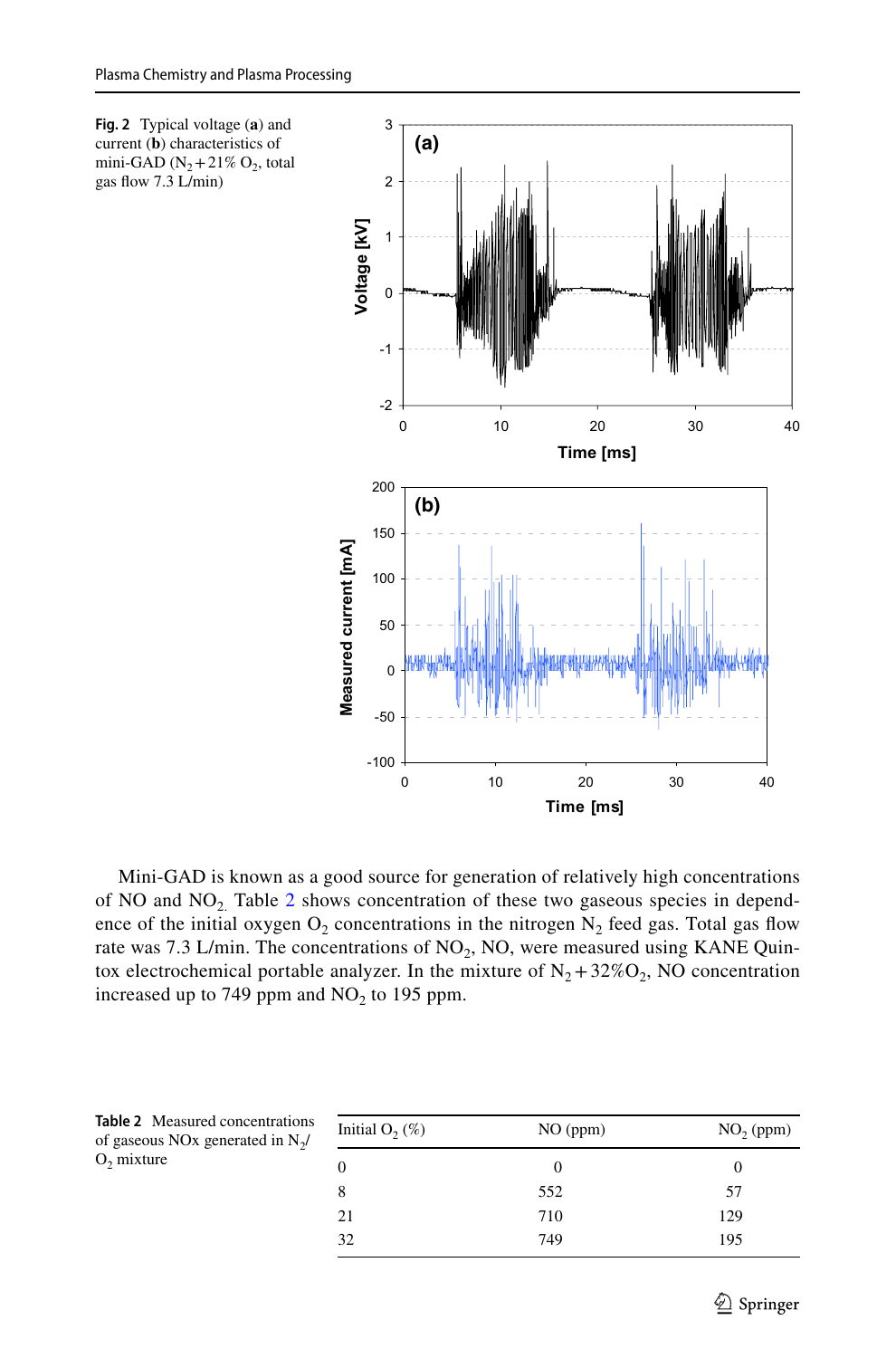According to our present investigations, concentration of produced gaseous ozone  $O<sub>3</sub>$  was low. When the discharge was operated in ambient air, ozone concentration amounted to 0.32 ppm only in nitrogen as a substrate gas.

In order to further investigate the reactive species generated by the mini-GAD in various gas mixtures, time-integrated optical emission spectroscopy (OES) was performed. The OES technique can provide valuable information on excited atomic and molecular states. It enables us to determine the rotational, vibrational and electronic excitation temperatures of the plasma and thus the level of non-equilibrium [[35–](#page-14-16)[37](#page-14-17)]. The rotational temperature derived from the emission spectra of the  $N<sub>2</sub>$  second positive system (SPS) can be also used as an indicator of gas temperature [\[35](#page-14-16)].

For fast recording of time-integrated spectra of a broad spectral region, a two-channel compact emission spectrometer Ocean Optics SD2000 (200–1100 nm, resolution 0.6–1.7 nm) was used. Spectra of the discharge in three diferent positions along the electrodes were measured—at the place of the smallest electrode gap, where the discharge ignites and starts to propagate (position 1), in the middle of the electrodes (position 2) and approximately 1 cm from the end of the electrodes (position 3, depicted in Fig. [1](#page-2-0)). The measured spectra were compared with simulated spectra produced by Specair software [[35\]](#page-14-16) in order to determine rotational and vibrational temperatures of emitting species.

In the UV range (Fig. [3\)](#page-5-0), the second positive system of molecular nitrogen  $(N, SPS)$ emission dominates in the spectra in all studied gas mixtures. The frst positive system of nitrogen  $(N_2$  FPS) emission was also observed in all mixtures in the visible part of the spectra (Fig. [4\)](#page-6-0), but here, the emission of O and N atomic lines was stronger.

The time-integrated OES study confrmed that mini-GAD generates highly reactive non-equilibrium plasma, since the rotational temperature  $T_r$  derived from the N<sub>2</sub> SPS spectra (ranging from 650 to 2500 K depending on the mixture and the measurement position) was always much lower than the corresponding vibrational temperature  $(T_v=3500-5500 \text{ K})$  $(T_v=3500-5500 \text{ K})$  $(T_v=3500-5500 \text{ K})$ . Figure 5 shows that in all mixtures, the  $T_r$  was the lowest in the position 1 (beginning of the discharge propagation) and the highest in the position 3 (end of the propagation). The opposite trend was observed in case of  $T<sub>v</sub>$  (data not shown), though the changes were less signifcant. These results thus indicate that the

<span id="page-5-0"></span>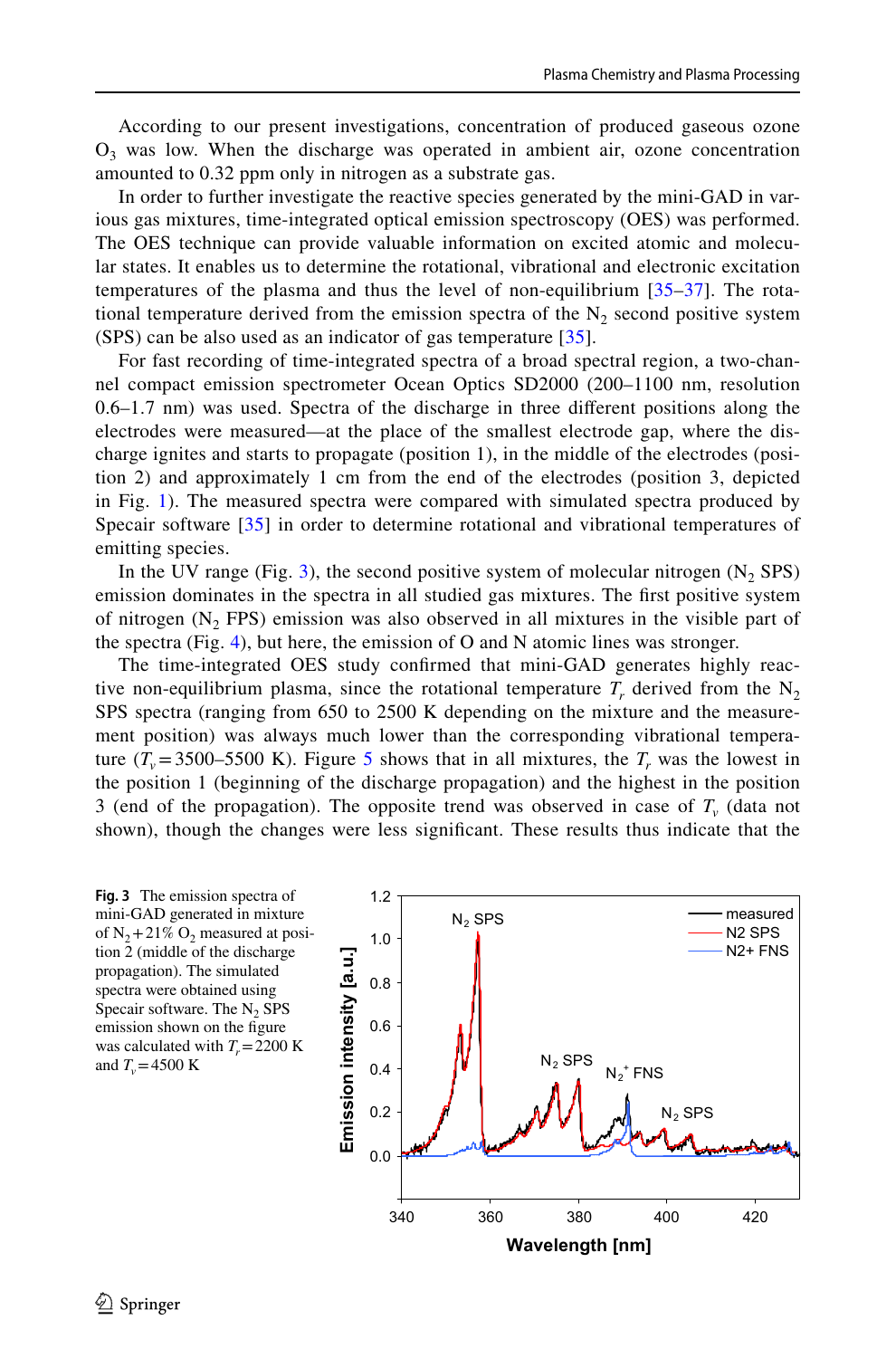<span id="page-6-0"></span>

<span id="page-6-1"></span>



**Position**

plasma generated by mini-GAD gradually approaches the thermal equilibrium during its propagation, but this equilibrium is never reached.

Figure [5](#page-6-1) also indicates that the temperature evolution depends on the gas composition. There are several other possible mechanisms that could change the evolution of  $T<sub>r</sub>$  and  $T<sub>g</sub>$ in various gas mixtures. Admixtures in  $N_2$  gas can introduce new heating mechanisms [[38](#page-14-18), [39](#page-15-0)], or faster transfer of energy stored in  $N_2$  vibrational levels to the translation energy of molecules  $[40]$ . With scarce data set and with characteristic uncertainty above 100 K, we could only speculate about the real cause of the observed infuence of the gas composition on estimated  $T_r$ . Moreover, we should emphasize that  $T_r$  derived from the N<sub>2</sub> second positive emission system may not be perfectly identical to the kinetic gas temperature *Tg*.

On the other hand, the results of the OES (Figs. [3,](#page-5-0) [4](#page-6-0), [5](#page-6-1)) help us to understand chemical activity of the mini-GAD. The observed emission spectra are similar to those of DC driven transient spark (TS) discharge [[36](#page-14-19)]. In transient spark, the atomic lines dominate also in the visible part of the emission spectrum, whereas in the streamer corona the  $N_2$  FPS system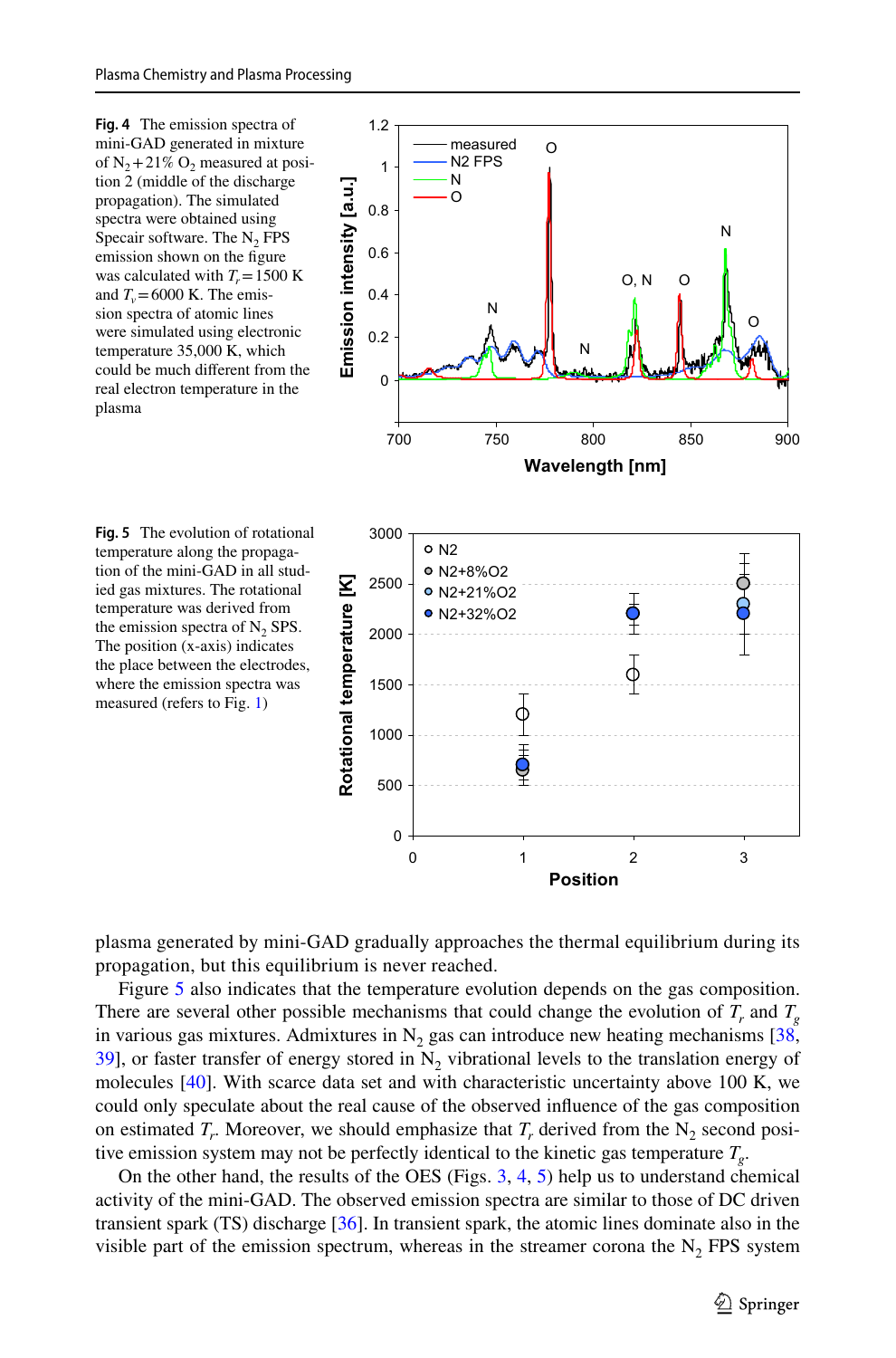dominates and the emission of the atomic lines is weak. The TS is initiated by the streamer that leads to the formation of short ( $\sim$  10 ns) high current ( $\sim$  A) spark pulse [[41](#page-15-2)]. The timeresolved OES study and imaging of the TS revealed that the emission from the excited molecular nitrogen is generated mostly during the streamer phase, and the emission of the atomic lines comes mainly from the spark phase [[42](#page-15-3), [43](#page-15-4)]. During the TS spark phase the heating of the gas up to 2000–3000 K was also observed, high electron density ( $=$ high degree of ionization) [\[44\]](#page-15-5), and high degree of atomization [\[45\]](#page-15-6). We assume that the plasma generated by mini-GAD has similar chemical activity as the plasma generated during the spark phase of the TS discharge. This assumption is based not only on the similarity of observed emission spectra but also on fact that in both discharges, the nitrogen oxides NOx are dominant gas phase products, while the generation of  $O_3$  is negligible.

High density of atomic N and O (based on strong emission of atomic lines, Fig. [4\)](#page-6-0) and increase of the temperature up to  $\sim$  2000 K (Fig. [5](#page-6-1)) can explain the dominant NOx formation. Under these conditions, the NO species are generated probably mainly via Zeldovich mechanism (Eqs. [1](#page-7-0) and [2](#page-7-1)):

<span id="page-7-1"></span><span id="page-7-0"></span>
$$
N + O_2 \rightarrow NO + O \tag{1}
$$

<span id="page-7-2"></span>
$$
O + N_2 \rightarrow NO + N \tag{2}
$$

The  $NO<sub>2</sub>$  species are generated by subsequent oxidation of  $NO$  via reaction (Eq. [3](#page-7-2))

$$
NO + O + M \rightarrow NO_2 + M \tag{3}
$$

In air-like mixtures the generation of ozone (Eq. [4\)](#page-7-3) is possible, however here it is strongly suppressed by increased gas temperature.

<span id="page-7-3"></span>
$$
O + O_2 + M \rightarrow O_3 + M \tag{4}
$$

Further details on the air plasma chemistry leading to NOx formation in the transient spark discharge can be found in  $[1, 2, 46]$  $[1, 2, 46]$  $[1, 2, 46]$  $[1, 2, 46]$  $[1, 2, 46]$ .

#### **Generation of Reactive Species in Aqueous Phase**

Deionized water (DI) (<3  $\mu$ S/cm, pH ~ 5.5), synthetic tap-like water (W) (8.5 mM NaH<sub>2</sub>PO<sub>4</sub> phosphate solution, ~600  $\mu$ S/cm, pH~5.5) designated to mimic the natural conductivity of tap water and a weak phosphate buffered solution (PB)  $(2 \text{ mM } Na<sub>2</sub>HPO<sub>4</sub>/$  $KH_2PO_4,~550 \mu S/cm$ , pH $\sim$ 7) represent the liquid samples treated by mini-GAD. In PB solution, the range of pH was adequately bufered close to physiological pH value; providing nearly the same initial conductivities as in synthetic tap water. The initial temperature of all solutions was ambient.

In all analyzed cases, the oxidants measurement results obtained with DI and W were similar so only the results obtained with W, which actually simulate real conditions are presented in the following fgures.

In the experiment, 3 mL of liquid sample was placed in 5 cm Petri dish located in a position of 3 cm from the electrodes' tips to the water surface and treated for 2 or 5 min with mini-GAD plasma. The treatment times were selected based upon our previous results on seeds treatment using the presented device due to its chemical and biological efects. The treatment period ranging from 2 to 5 min was the most benefcial for the germination energy and germination capacity of *Lavatera thuringiaca* [\[23\]](#page-14-6). Conductivity and pH of treated solutions are summarized in Table [3.](#page-8-0) All systems have shown similar response,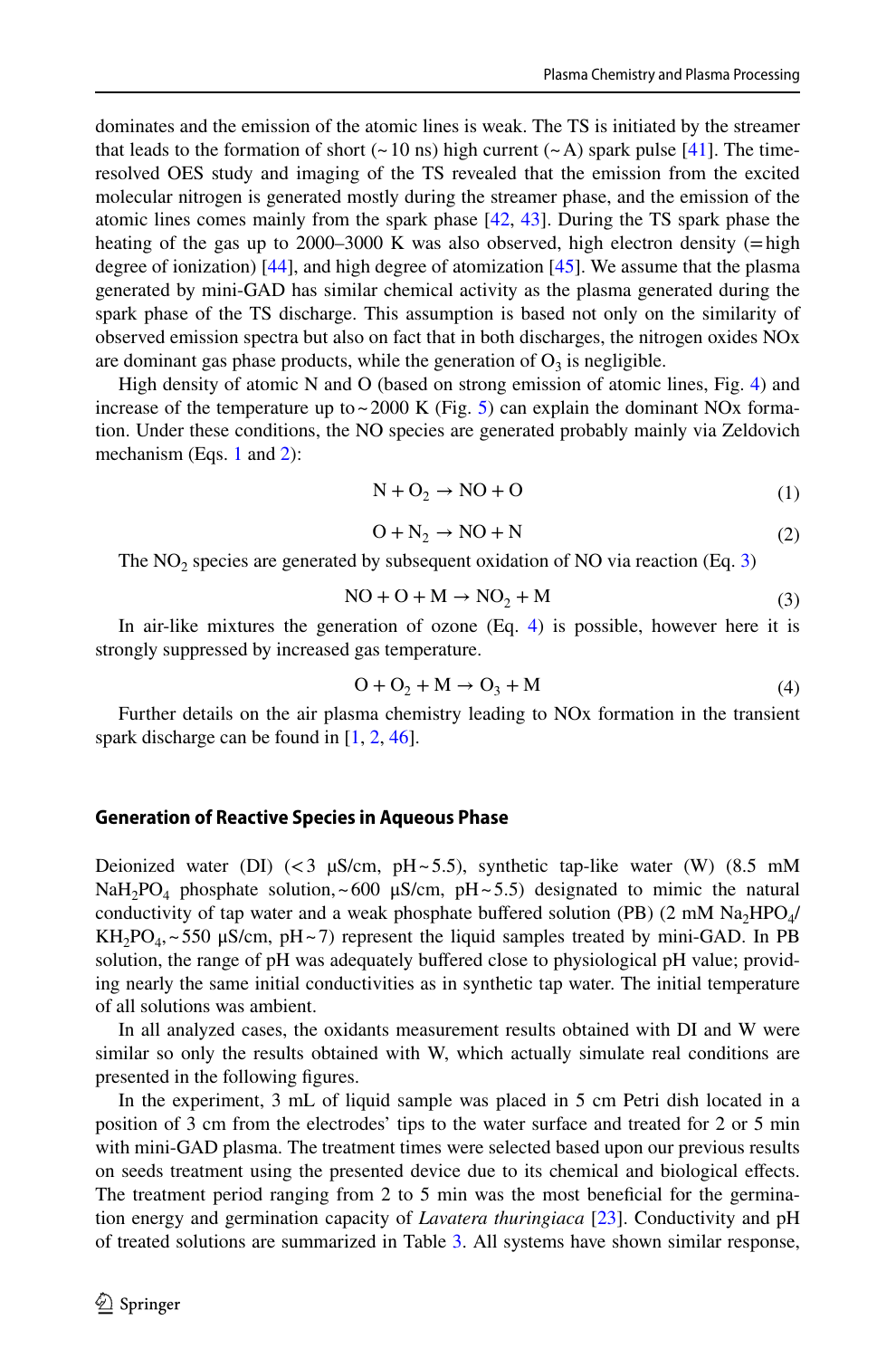<span id="page-8-0"></span>

| <b>Table 3</b> Conductivity and pH<br>of treated aqueous media (mean<br>values $\pm$ SEM) | $N_{2}$                   |                 | $21\% O_2 + N_2$                                                                    |                 | О,              |                 |                 |
|-------------------------------------------------------------------------------------------|---------------------------|-----------------|-------------------------------------------------------------------------------------|-----------------|-----------------|-----------------|-----------------|
|                                                                                           |                           | $2 \text{ min}$ | $5 \text{ min}$                                                                     | $2 \text{ min}$ | $5 \text{ min}$ | $2 \text{ min}$ | $5 \text{ min}$ |
|                                                                                           | Conductivity $(\mu S/cm)$ |                 |                                                                                     |                 |                 |                 |                 |
|                                                                                           | W                         |                 | $726+16$ $893+20$ $732+39$ $893+27$ $694+19$                                        |                 |                 |                 | $660+39$        |
|                                                                                           | PB.                       |                 | $582 \pm 21$ $755 \pm 13$ $548 \pm 22$ $661 \pm 53$ $613 \pm 60$ $609 \pm 36$       |                 |                 |                 |                 |
|                                                                                           | pH                        |                 |                                                                                     |                 |                 |                 |                 |
|                                                                                           | W                         |                 | $3.8 \pm 0.1$ $3.4 \pm 0.2$ $3.7 \pm 0.2$ $3.3 \pm 0.0$ $4.1 \pm 0.2$ $4.6 \pm 0.1$ |                 |                 |                 |                 |
|                                                                                           | PB.                       |                 | $6.2 \pm 0.1$ $4.8 \pm 0.2$ $5.9 \pm 0.4$ $4.1 \pm 0.2$ $6.1 \pm 0.4$ $6.4 \pm 0.3$ |                 |                 |                 |                 |

in DI and in W after plasma treatment pH dropped to about 3.3 while in PB solution it decreased only down to 4.1. In all cases conductivity increased after the plasma treatment.

Just for verifcation and rough evaluation, a semi quantitative measurement of dissolved ozone  $O_3$  was performed using indigo blue method with minimal detection limit 0.05–0.5 mg/L. Indigo should be decolorised by dissolved ozone. However, even without the presence of  $O_3$  indigo could have been affected by interference with other RONS present in plasma treated water, for instance via formation of OH radicals, probably formed as a decay product from peroxynitrites. More detailed discussion on the suitability of indigo blue method for  $O_3$  detection in plasma activated water can be found in [\[46\]](#page-15-7). Approximately 0.8 mg/L of "apparent"  $O_3$  was recorded for 5 min GA treatment in DI.

Hydrogen peroxide  $(H_2O_2)$  was measured by colorimetric method using TiOSO<sub>4</sub> (Titanium(IV) oxysulfate) solution, which reacts with  $H_2O_2$  and gives a yellow-coloured product with the absorption maximum at 407 nm. The detection limit for this method is~5  $\mu$ M [[47](#page-15-8)]. The method is independent of the pH since the measurement of H<sub>2</sub>O<sub>2</sub> is performed in strongly acidic solution of sulfuric acid. Due to possible  $H_2O_2$  decomposition by  $NO_2^-$  under acidic conditions, the solution of sodium azide  $NaN_3$  (60 mM) was added to the samples prior to mixing with titanium sulfate reagent to eliminate decomposition of  $H<sub>2</sub>O<sub>2</sub>$  [\[26\]](#page-14-8). The measurement results are depicted in Fig. [6.](#page-9-0) It shows that non-acidic environment of PB resulted in slightly lower concentrations of  $H_2O_2$  compared to non-buffered solutions (W, DI) where acidifcation occurred. The highest concentrations were obtained in the case of pure  $N_2$  and pure  $O_2$  gases, what is especially visible for 5 min plasma treatment. Low concentration of  $H_2O_2$  in  $N_2/O_2$  gas mixture may indicate occurrence of competitive quenching reactions, most likely the reaction of  $H_2O_2$  and  $NO_2^-$  at acidic conditions leading to peroxynitrous acid ONOOH (for detailed chemistry, we refer to [[1,](#page-13-0) [26](#page-14-8), [27](#page-14-20)]).

Nitrites  $(NO<sub>2</sub><sup>-</sup>)$  and nitrates  $(NO<sub>3</sub><sup>-</sup>)$  were measured by the colorimetric and selective Griess assay (Nitrate/Nitrite Colorimetric Assay Kit, Cayman Chemicals). The detection limit of the assay is approximately 1  $\mu$ M for NO<sub>2</sub><sup>-</sup> and 2.5  $\mu$ M for NO<sub>3</sub><sup>-</sup>. This method is based on the reaction of  $NO_2^-$  with Griess reagents under acidic conditions resulting into formation of deep purple azo compound with the absorption maximum at 540 nm. Figure [7](#page-10-0) and [8](#page-10-1) present the concentrations of  $NO_2^-$  obtained in W and PB solutions after plasma treatment. Slightly higher concentrations of  $NO_2^-$  were achieved in non-acidic PB than W, as the acceleration of subsequent disproportionation of  $NO_2^-$  into  $NO_3^-$  occurs under acidic conditions, especially at pH below 3.5.

Nitrate  $NO<sub>3</sub><sup>-</sup>$  detection is also possible by using Griess assay, but prior to mixing of the sample with reagents, the reduction of  $NO_3^-$  into  $NO_2^-$  is necessary. Nitrate/Nitrite Colorimetric Assay Kit contains the nitrate reductase enzyme, which allows the  $NO<sub>3</sub><sup>-</sup>$  reduction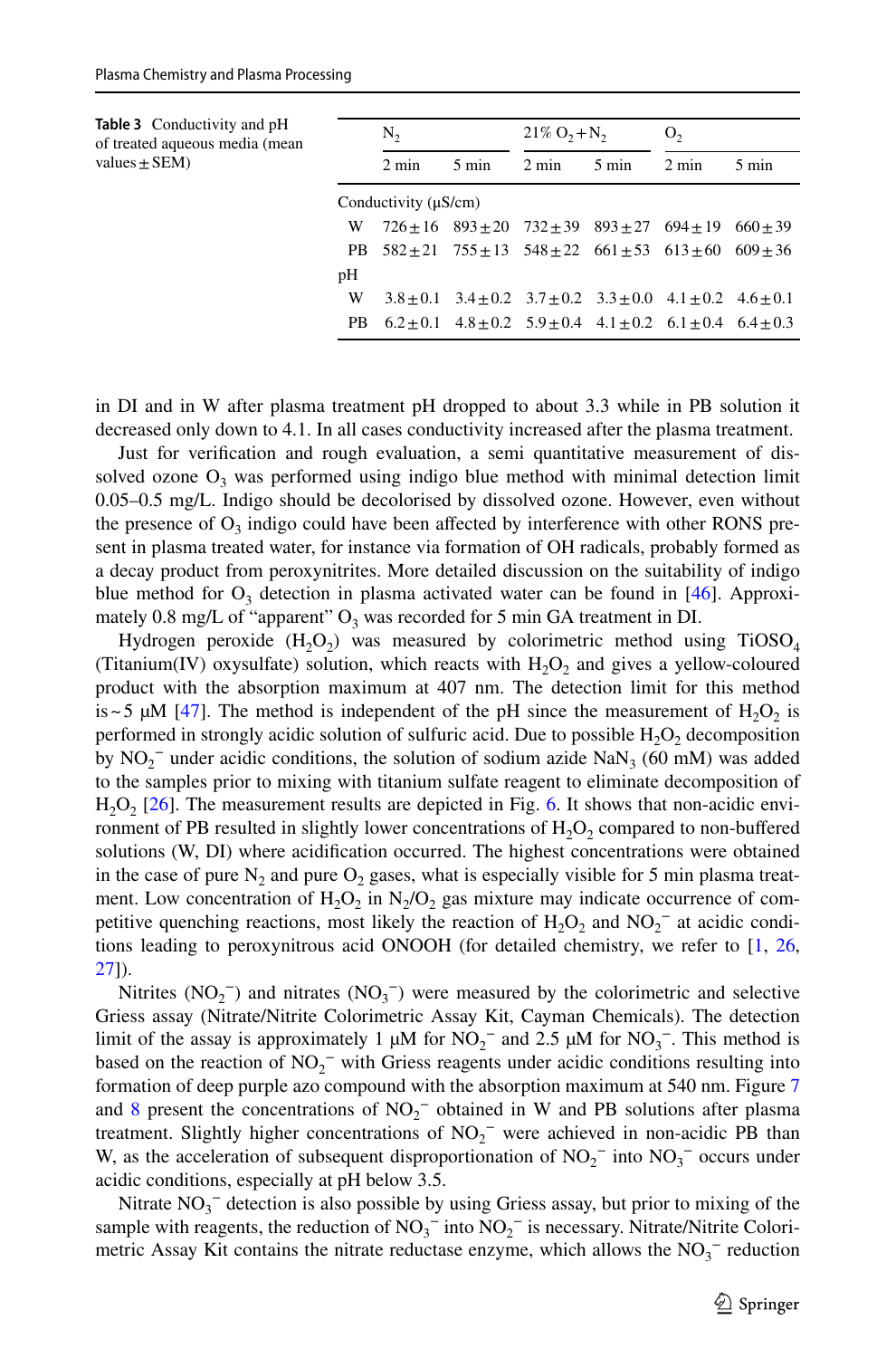<span id="page-9-0"></span>

to  $NO_2^-$ . The sample after reduction gives the total  $NO_x^-$  concentration  $(NO_2^- + NO_3^-)$  and the  $NO_3^-$  concentration can be evaluated after subtraction of  $NO_2^-$  concentration. Higher concentrations of  $NO<sub>3</sub><sup>-</sup>$  after Mini-GAD treatment were detected in PB solution. Nitrites  $NO_2^-$  and nitrates  $NO_3^-$ concentrations were significantly higher when  $N_2$  was used as the substrate gas. Generated gaseous  $NO<sub>x</sub>$  were efficiently transferred into the liquid phase adding the complexity of nitrogen oxidation cycle in liquid. Elaborated details on gasphase air plasma chemistry, the transport of species into water and subsequent liquid-phase chemistry can be found in [[1](#page-13-0)].

# **Bactericidal Efects**

Mini-GAD was employed to reduce deposited bactericidal load on stainless steel, silicone and polyethylene terephthalate (PET) surfaces and also planktonic bacteria in the liquid media.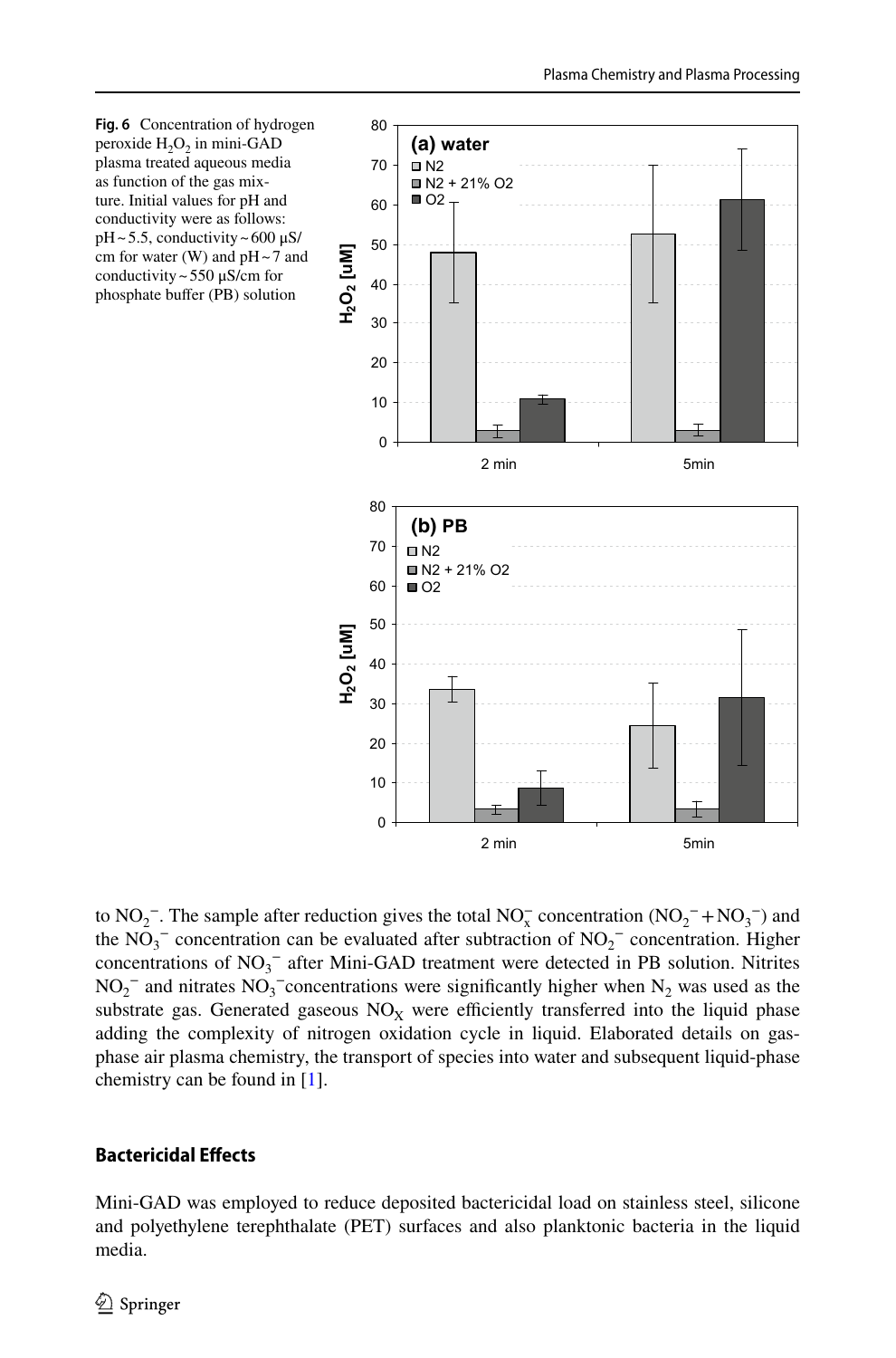<span id="page-10-0"></span>

<span id="page-10-1"></span>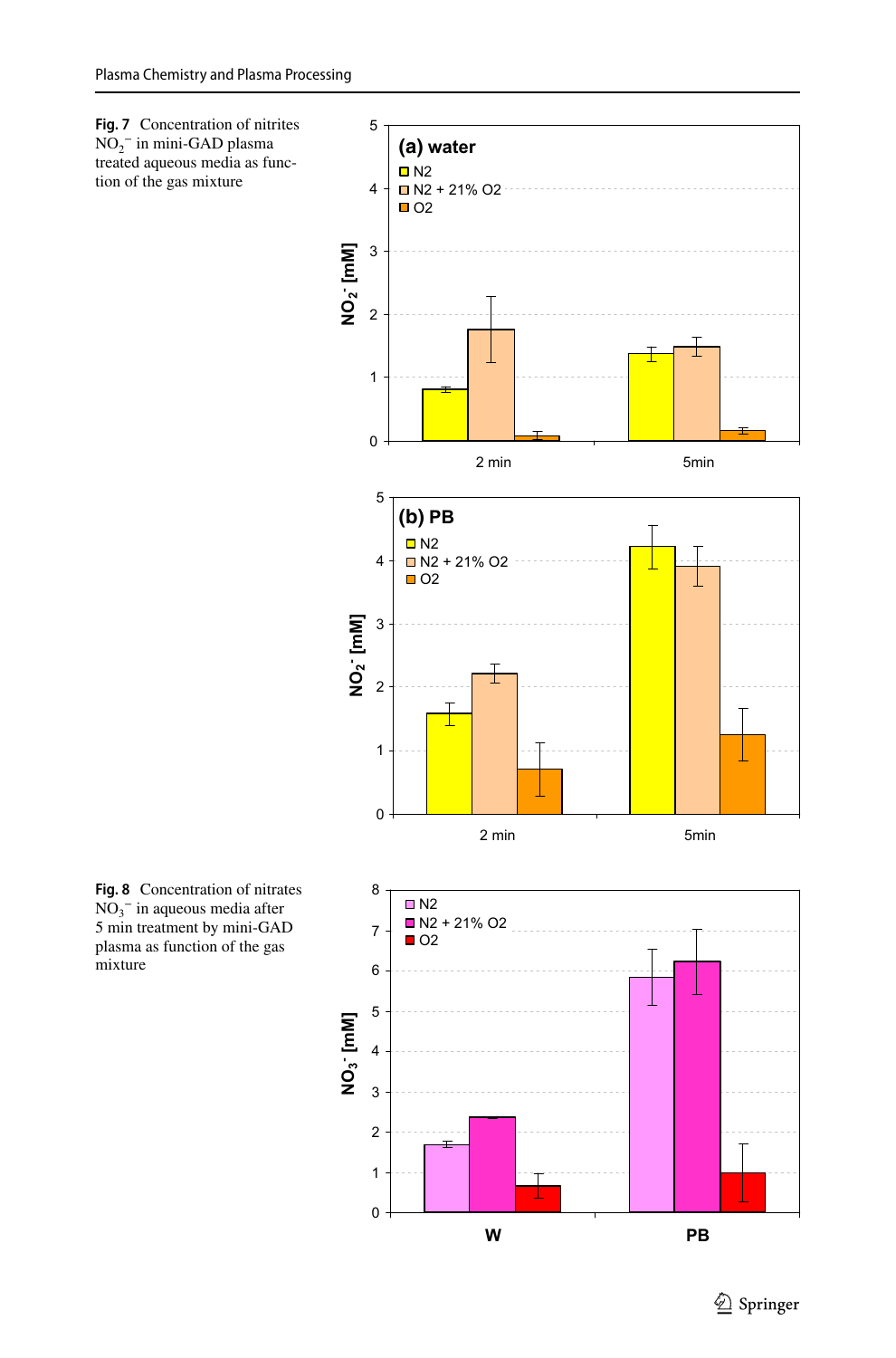In the experiment of surface decontamination from bacteria, sterile Tefon coupons (15×10×2 mm) were inoculated by three 10 µL droplets of Gram-negative *Escherichia coli* BW 25113 overnight culture in Miller's modifed Lysogeny Broth (LB, Biolab) with initial concentration  $1.21 \times 10^7 \pm 16.1$  CFU/mL (CFU—Colony Forming Unit). Contaminated samples were subsequently dried by gas fow from the mini-GAD and treated by GAD plasma for 2 or 5 min exposure time 3 cm from tip of its electrodes. Discharge treated samples were placed inside test tubes with 10 mL of physiological saline solution and vortexed to remove bacteria from surface to solution. Then solutions were serially diluted in  $1/3$  LB and plated on Petri dishes. All plates were incubated for 24 h at 35 °C, than the colonies were counted. The control samples were treated the same way except the (discharge) plasma was not turned on.

The results of this experiment are presented in Fig. [9](#page-11-0). Log reduction (logarithmic reduction) of bacterial concentration after 2 min exposure to the mini-GAD was highest in  $N_2$ :  $1.93 \pm 0.23$ , similar value was in air like mixture:  $1.77 \pm 0.26$  and finally:  $1.11 \pm 0.17$  in O2. However, these diferences were not statistically signifcant (Kruskal–Wallis test, on the level of significance  $\alpha = 0.05$ ). In all three gas mixtures discharge decontamination efficiency increased significantly after 5 min exposure time. It ranged  $3.48 \pm 0.39$  in N<sub>2</sub>,  $3.62 \pm 0.39$  in N<sub>2</sub>+21% O<sub>2</sub>, and  $2.93 \pm 0.10$  in O<sub>2</sub>, again these differences were not statistically significant. No thermal effects (3 cm) from mini-GAD were observed.

The results are in a good agreement with our previous fndings [\[48\]](#page-15-9). For the case of microorganisms deposited on solid surfaces, 5 min treatment at 0.5 m<sup>3</sup>/h of  $N_2$  flow rate resulted in reduction of *E. coli* population on stainless steel, silicone and PET surfaces about 0.91, 3.82 and 2.00 log (CFU/mL), respectively. 3.13, 3.12 and 2.55 log (CFU/mL) reductions using air were achieved on stainless steel, silicone and PET surfaces, respectively. Moreover, 5 min treatment using nitrogen resulted in reduction of Gram-positive *S. epidermis* population on stainless steel, silicone and PET surfaces about 3.60, 3.02 and 2.67 log (CFU/mL), respectively. In the case of using air, 3.28, 1.63 and 3.65 log (CFU/ mL) reductions were achieved on stainless steel, silicone and PET surfaces, respectively.

For the liquid media, bactericidal effect was observed on plaktonic form of *E. coli* (CCM 394). The suspensions were prepared by the dissolution of bacteria precultivated on gelatin disc in 10 mL of desired aqueous solutions. After overnight cultivation (~18 h

<span id="page-11-0"></span>**Fig. 9** Log reduction of *E. coli* population on Teflon surfaces after treatment with mini-GAD in three diferent gas mixtures  $(N_2, N_2+21\% O_2, O_2)$  and for two exposure times (2 and 5 min). Data are represented by mean $\pm$ SEM. Independent repeats  $n=4$  ( $n=6$  for 2 min exposure time  $N_2$  and  $N_2+21%$  $O<sub>2</sub>$ )

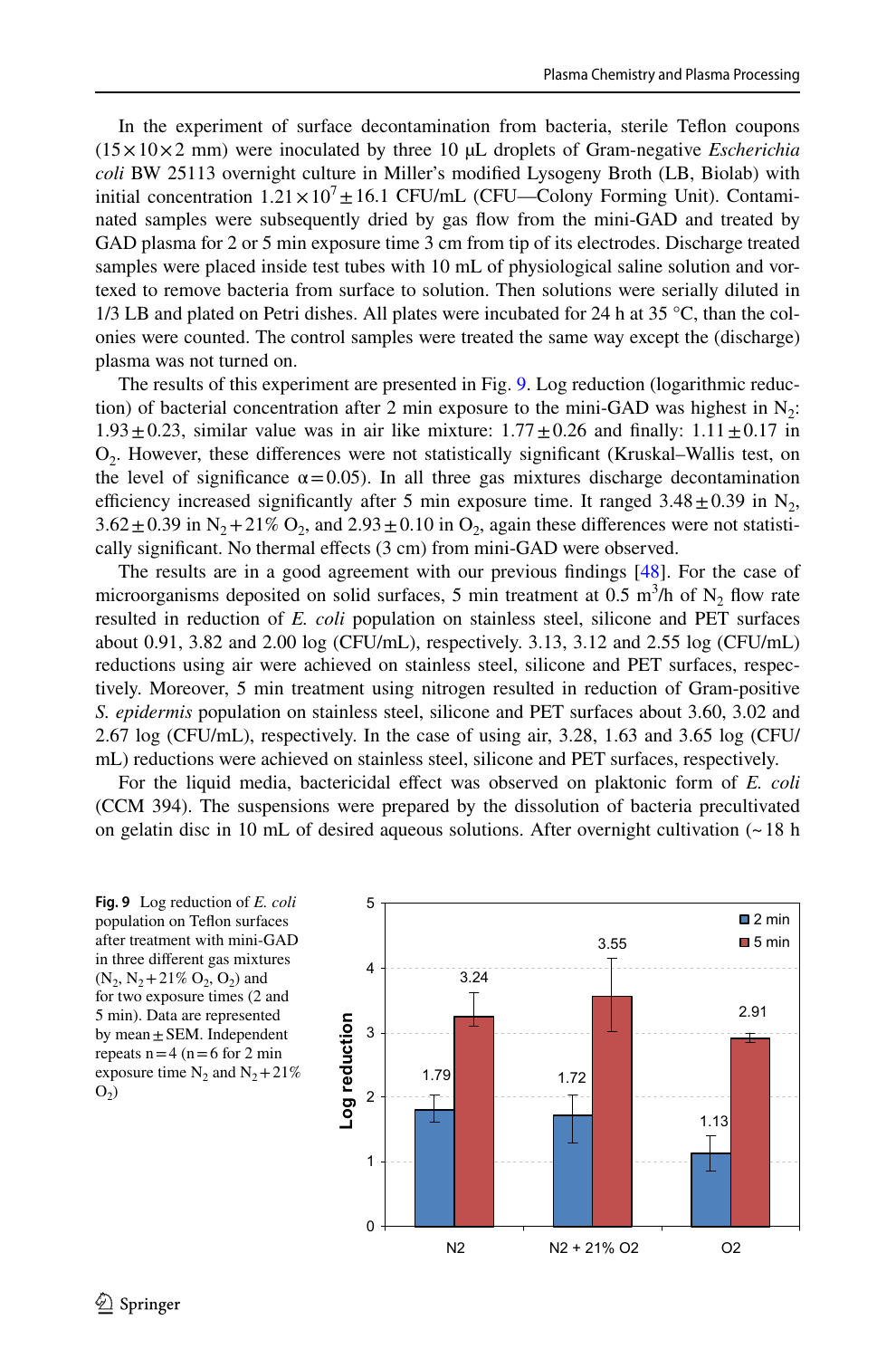at 37 °C) were bacteria active and vital. Bacterial suspension with the initial concentrations ~  $10^6$ – $10^7$  CFU/mL were prepared by mixing 5 mL of the overnight suspension and 45 mL of the desired aqueous solution. The number of living bacterial cells in the suspensions after mini-GAD treatment and also the control suspensions is evaluated immediately after plasma treatment by classical thermostatic cultivation on Petri dishes. The results of the bactericidal reduction are depicted in Fig. [10.](#page-12-0) Generally, relatively weak bactericidal effect was observed  $\left($  < 2 log for W solution).

Bufered (PB) solutions resulted in the weakest efect, as the bactericidal efect of plasma treated solutions seems to be correlated with and superposed by the decrease in pH value. In W solution the superposing of bactericidal effect is likely to be caused by peroxynitrites ONOO<sup>-</sup> or peroxynitrous acid ONOOH, and reaction between  $H_2O_2$  and  $NO_2^-$ , described in detail in [[1](#page-13-0), [26](#page-14-8), [27,](#page-14-20) [49\]](#page-15-10). Under increased acidity, decomposition reaction of peroxynitrous acid ONOOH leads to the formation of OH and NO radicals contributing to the reduction of *E. coli*. In addition to this mechanism, high  $NO_2^-$  concentrations at acidic pH (Fig. [7](#page-10-0)a) may support the antibacterial efect of acidifed nitrite, i.e. nitrous acid [[26](#page-14-8)]. According to previous findings, the ionic strength of water and PB was sufficient to rule out bacteria destruction caused by osmotic stress in these solutions.

# **Conclusions**

We introduced and characterized a compact mini gliding arc source (mini-GAD) which is able to generate high concentrations of NOx in gaseous phase, which can be further transferred to the liquid media. The optical emission spectra characterized the GAD in various gas mixtures  $(N_2, \text{ air}, O_2)$  and enabled us to determine the typical plasma temperatures and reactive species leading to the formation of NOx. It was found that the NOx formation mechanism in GAD is similar to that in the spark phase of the transient spark discharge. Synthetic water mimicking the natural conductivity of tap water and phosphate buffer solution were used to evaluate the potential of the mini-GAD to form aqueous active species: hydrogen peroxide  $H_2O_2$ , nitrites  $NO_2^-$ , nitrates  $NO_3^-$  and dissolved ozone  $O_3$  in water. Obtained concentrations of  $NO_2^-$  and  $NO_3^-$  were higher in the case of PB solution

<span id="page-12-0"></span>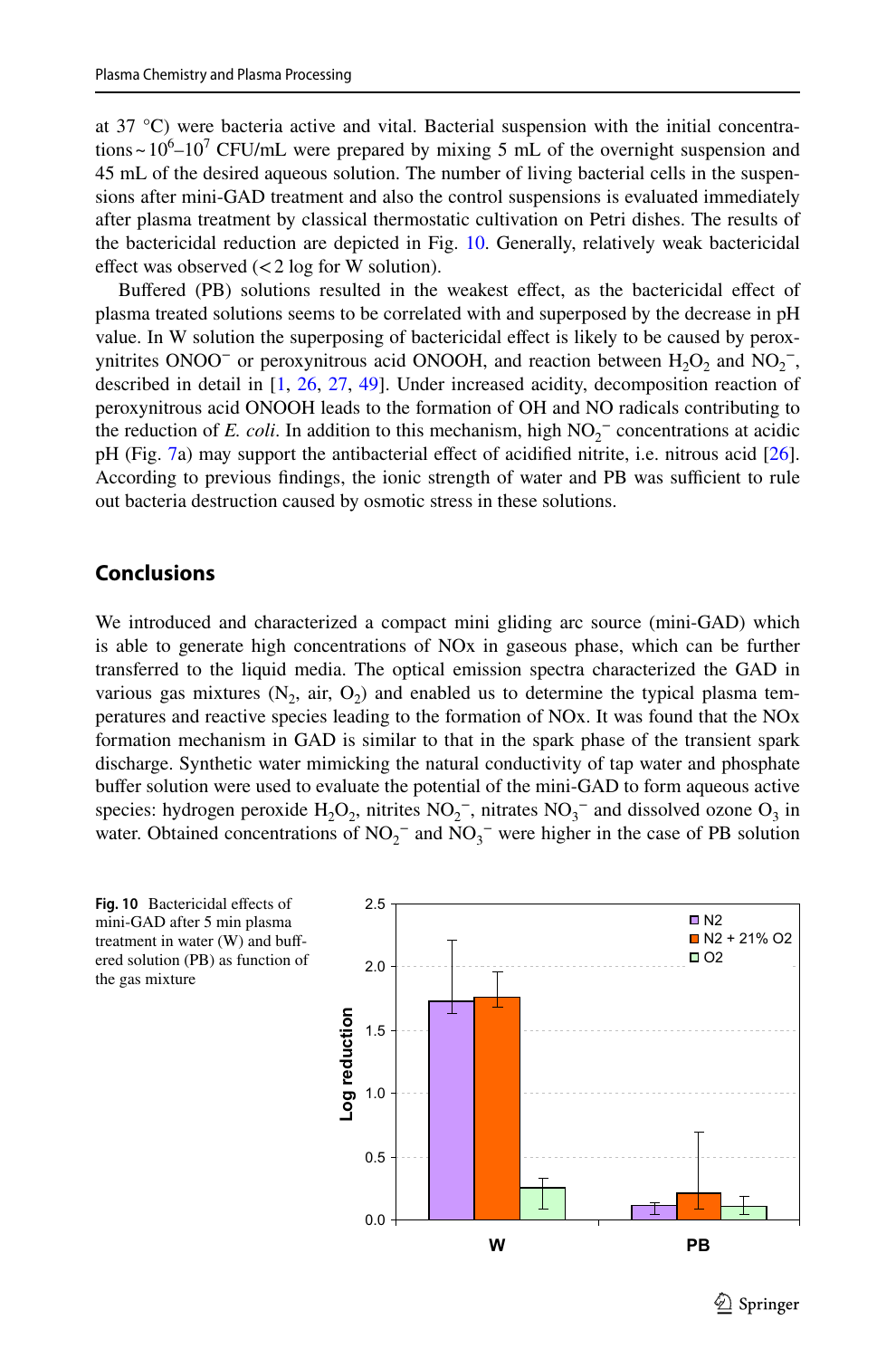compared with water, especially for 5 min of plasma treatment and the presence of  $N_2$  in the substrate gas. On the other hand, the highest concentration of  $H_2O_2$  was obtained in water, where the highest bactericidal activity was also observed. Mini-GAD was also demonstrated as an efficient tool for surface decontamination.

**Acknowledgements** This study has been supported by Polish-Slovak Bilateral Cooperation Programme (PlasmaBioAgro) PPN/BIL/2018/1/00065 and SK-PL-18-0090; Slovak Research and Development Agency Grants: APVV-0134-12 and APVV-17-0382; M-era.net PNANO4BONE-NCN, Project No. 2016/22/Z/ ST8/00694; Slovak Grant Agency VEGA 1/0419/18 and networking action CEEPUS CIII-AT-0063.

**Open Access** This article is distributed under the terms of the Creative Commons Attribution 4.0 International License ([http://creativecommons.org/licenses/by/4.0/\)](http://creativecommons.org/licenses/by/4.0/), which permits unrestricted use, distribution, and reproduction in any medium, provided you give appropriate credit to the original author(s) and the source, provide a link to the Creative Commons license, and indicate if changes were made.

# **References**

- <span id="page-13-0"></span>1. Machala Z, Tarabová B, Sersenová D, Janda M, Hensel K (2019) Chemical and antibacterial efects of plasma activated water: correlation with gaseous and aqueous reactive oxygen and nitrogen species, plasma sources and air fow conditions. J Phys Appl Phys 52:034002. [https://doi.org/10.1088/1361-](https://doi.org/10.1088/1361-6463/aae807) [6463/aae807](https://doi.org/10.1088/1361-6463/aae807)
- <span id="page-13-1"></span>2. Pawłat J (2013) Electrical discharges in humid environments. Generators, efects, application. Politechnika Lubelska, Lublin
- <span id="page-13-2"></span>3. Czernichowski A (1994) Gliding arc: applications to engineering and environment control. Pure Appl Chem 66:1301–1310.<https://doi.org/10.1351/pac199466061301>
- <span id="page-13-3"></span>4. Kalra CS, Gutsol AF, Fridman AA (2005) Gliding arc discharges as a source of intermediate plasma for methane partial oxidation. IEEE Trans Plasma Sci 33:32–41. [https://doi.org/10.1109/TPS.2004.84232](https://doi.org/10.1109/TPS.2004.842321) [1](https://doi.org/10.1109/TPS.2004.842321)
- 5. Pawłat J, Diatczyk J, Stryczewska HD (2011) Low-temperature plasma for exhaust gas purifcation from paint shop: a case study. Przegląd Elektrotechniczny 87:245–248
- 6. Misra NN, Tiwari BK, Raghavarao KSMS, Cullen PJ (2011) Nonthermal plasma inactivation of food– borne pathogens. Food Eng Rev 3:159–170. <https://doi.org/10.1007/s12393-011-9041-9>
- 7. Czernichowski A, Czernichowski P (2010) GlidArc-assisted cleaning of fue gas from destruction of conventional or chemical weapons. Environ Prot Eng 36:37–45
- 8. Fridman A, Nester S, Kennedy LA et al (1999) Gliding arc gas discharge. Prog Energy Combust Sci 25:211–231. [https://doi.org/10.1016/S0360-1285\(98\)00021-5](https://doi.org/10.1016/S0360-1285(98)00021-5)
- <span id="page-13-8"></span>9. Stryczewska HD, Jakubowski T, Kalisiak S et al (2013) Power systems of plasma reactors for nonthermal plasma generation. J Adv Oxid Technol 16:52–62
- 10. Brisset J-L, Pawlat J (2016) Chemical efects of air plasma species on aqueous solutes in direct and delayed exposure modes: discharge, post-discharge and plasma activated water. Plasma Chem Plasma Process 36:355–381.<https://doi.org/10.1007/s11090-015-9653-6>
- 11. Malik MA, Ghafar A, Malik SA (2001) Water purifcation by electrical discharges. Plasma Sources Sci Technol 10:82. <https://doi.org/10.1088/0963-0252/10/1/311>
- 12. Abdelmalek F, Gharbi S, Benstaali B et al (2004) Plasmachemical degradation of azo dyes by humid air plasma: yellow Supranol 4 GL, Scarlet Red Nylosan F3 GL and industrial waste. Water Res 38:2339–2347.<https://doi.org/10.1016/j.watres.2004.02.015>
- <span id="page-13-4"></span>13. Watanabe T, Itoh H, Ishii Y (2001) Preparation of ultrafne particles of silicon base intermetallic compound by arc plasma method. Thin Solid Films 390:44–50. [https://doi.org/10.1016/S0040](https://doi.org/10.1016/S0040-6090(01)00923-3) [-6090\(01\)00923-3](https://doi.org/10.1016/S0040-6090(01)00923-3)
- <span id="page-13-5"></span>14. Du C, Yan J (2017) Surface sterilization by atmospheric pressure non-thermal plasma. In: Du C, Yan J (eds) Plasma remediation technology for environmental protection. Springer, Singapore, pp 61–73
- <span id="page-13-6"></span>15. Dasan BG, Onal-Ulusoy B, Pawlat J et al (2017) A new and simple approach for decontamination of food contact surfaces with gliding arc discharge atmospheric non-thermal plasma. Food Bioprocess Technol 10:650–661. <https://doi.org/10.1007/s11947-016-1847-2>
- <span id="page-13-7"></span>16. Kim HS, Cho YI, Hwang IH et al (2013) Use of plasma gliding arc discharges on the inactivation of *E. Coli* in water. Sep Purif Technol 120:423–428.<https://doi.org/10.1016/j.seppur.2013.09.041>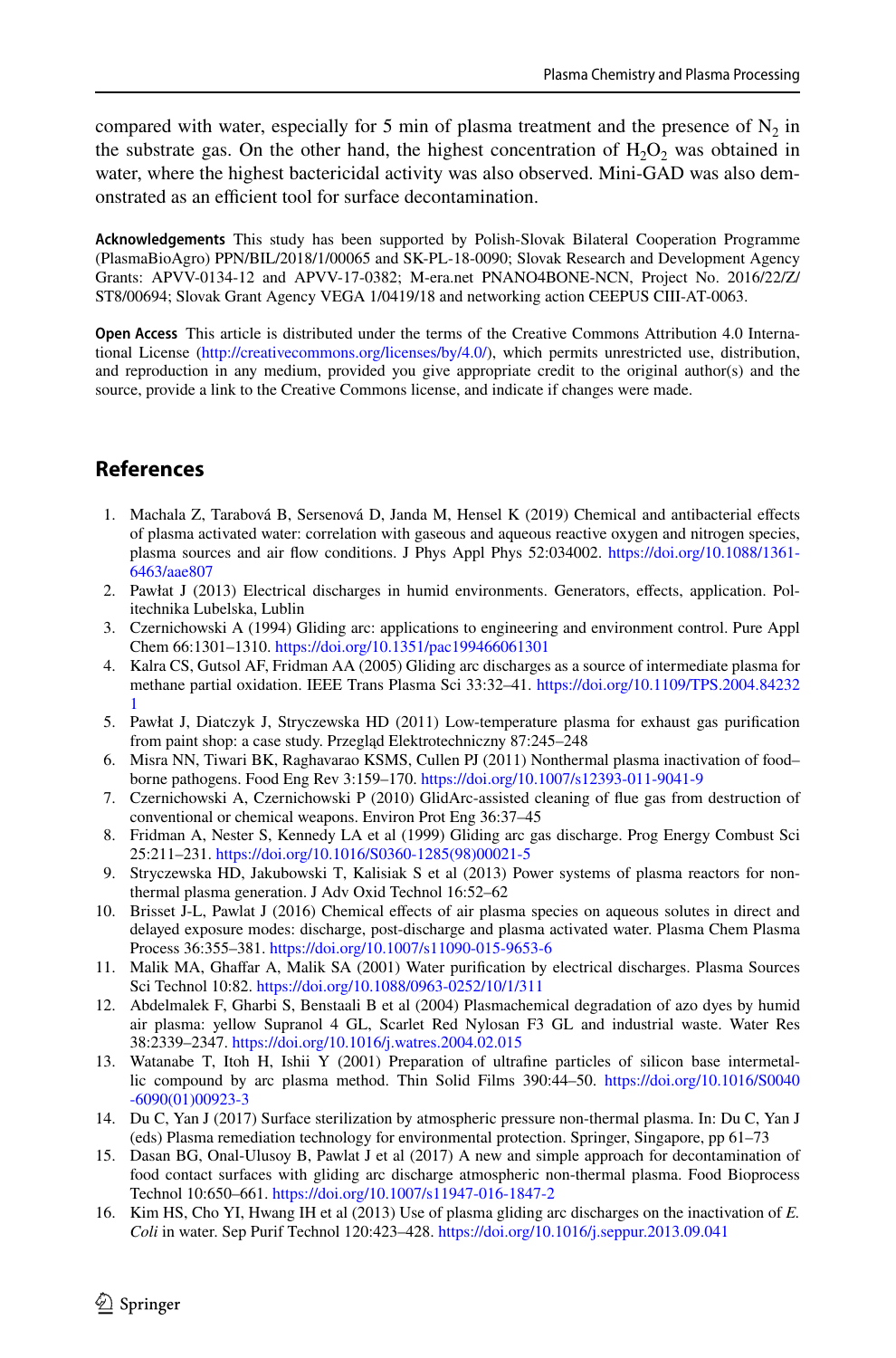- <span id="page-14-0"></span>17. Kamgang-Youbi G, Herry J-M, Meylheuc T et al (2018) Microbial decontamination of stainless steel and polyethylene surfaces using GlidArc plasma activated water without chemical additives. J Chem Technol Biotechnol 93:2544–2551. <https://doi.org/10.1002/jctb.5608>
- <span id="page-14-1"></span>18. Khani MR, Shokri B, Khajeh K (2017) Studying the performance of dielectric barrier discharge and gliding arc plasma reactors in tomato peroxidase inactivation. J Food Eng 197:107–112. [https://doi.](https://doi.org/10.1016/j.jfoodeng.2016.11.012) [org/10.1016/j.jfoodeng.2016.11.012](https://doi.org/10.1016/j.jfoodeng.2016.11.012)
- <span id="page-14-2"></span>19. Burlica R, Kirkpatrick MJ, Locke BR (2006) Formation of reactive species in gliding arc discharges with liquid water. J Electrost 64:35–43.<https://doi.org/10.1016/j.elstat.2004.12.007>
- <span id="page-14-3"></span>20. Wang W, Mei D, Tu X, Bogaerts A (2017) Gliding arc plasma for  $CO<sub>2</sub>$  conversion: better insights by a combined experimental and modelling approach. Chem Eng J 330:11–25. [https://doi.org/10.1016/j.](https://doi.org/10.1016/j.cej.2017.07.133) [cej.2017.07.133](https://doi.org/10.1016/j.cej.2017.07.133)
- <span id="page-14-4"></span>21. Zhu F, Zhang H, Yan X et al (2017) Plasma-catalytic reforming of  $CO_2$ -rich biogas over Ni/ $\gamma$ -Al<sub>2</sub>O<sub>3</sub> catalysts in a rotating gliding arc reactor. Fuel 199:430–437.<https://doi.org/10.1016/j.fuel.2017.02.082>
- <span id="page-14-5"></span>22. Majidi Bidgoli A, Ghorbanzadeh A, Lotfalipour R et al (2017) Gliding spark plasma: physical principles and performance in direct pyrolysis of methane. Energy 125:705–715. [https://doi.org/10.1016/j.](https://doi.org/10.1016/j.energy.2017.02.144) [energy.2017.02.144](https://doi.org/10.1016/j.energy.2017.02.144)
- <span id="page-14-6"></span>23. Pawlat J, Starek A, Sujak A et al (2018) Efects of atmospheric pressure plasma generated in GlidArc reactor on *Lavatera thuringiaca* L. seeds' germination. Plasma Process Polym 15:1700064. [https://doi.](https://doi.org/10.1002/ppap.201700064) [org/10.1002/ppap.201700064](https://doi.org/10.1002/ppap.201700064)
- 24. Roy NC, Hasan MM, Kabir AH et al (2018) Atmospheric pressure gliding arc discharge plasma treatments for improving germination, growth and yield of wheat. Plasma Sci Technol 20:115501. [https://](https://doi.org/10.1088/2058-6272/aac647) [doi.org/10.1088/2058-6272/aac647](https://doi.org/10.1088/2058-6272/aac647)
- <span id="page-14-7"></span>25. Sera B, Sery M, Gavril B, Gajdova I (2017) Seed germination and early growth responses to seed pre-treatment by non-thermal plasma in hemp cultivars (*Cannabis sativa* L.). Plasma Chem Plasma Process 37:207–221.<https://doi.org/10.1007/s11090-016-9763-9>
- <span id="page-14-8"></span>26. Lukes P, Dolezalova E, Sisrova I, Clupek M (2014) Aqueous-phase chemistry and bactericidal efects from an air discharge plasma in contact with water: evidence for the formation of peroxynitrite through a pseudo-second-order post-discharge reaction of H<sub>2</sub>O<sub>2</sub> and HNO<sub>2</sub>. Plasma Sources Sci Technol 23:015019.<https://doi.org/10.1088/0963-0252/23/1/015019>
- <span id="page-14-20"></span>27. Machala Z, Tarabova B, Hensel K et al (2013) Formation of ROS and RNS in water electro-sprayed through transient spark discharge in air and their bactericidal efects. Plasma Process Polym 10:649– 659. <https://doi.org/10.1002/ppap.201200113>
- <span id="page-14-9"></span>28. Bruggeman PJ, Kushner MJ, Locke BR et al (2016) Plasma–liquid interactions: a review and roadmap. Plasma Sources Sci Technol 25:053002.<https://doi.org/10.1088/0963-0252/25/5/053002>
- <span id="page-14-10"></span>29. Patil BS, Peeters FJJ, van Rooij GJ et al (2018) Plasma assisted nitrogen oxide production from air: using pulsed powered gliding arc reactor for a containerized plant. AIChE J 64:526–537. [https://doi.](https://doi.org/10.1002/aic.15922) [org/10.1002/aic.15922](https://doi.org/10.1002/aic.15922)
- <span id="page-14-11"></span>30. Burlica R, Locke BR (2008) Pulsed plasma gliding-arc discharges with water spray. IEEE Trans Ind Appl 44:482–489.<https://doi.org/10.1109/TIA.2008.916603>
- <span id="page-14-12"></span>31. Porter D, Poplin MD, Holzer F et al (2009) Formation of hydrogen peroxide, hydrogen, and oxygen in gliding arc electrical discharge reactors with water spray. IEEE Trans Ind Appl 45:623–629. [https://](https://doi.org/10.1109/TIA.2009.2013560) [doi.org/10.1109/TIA.2009.2013560](https://doi.org/10.1109/TIA.2009.2013560)
- <span id="page-14-13"></span>32. Hsieh KC, Wang H, Locke BR (2016) Analysis of electrical discharge plasma in a gas–liquid fow reactor using optical emission spectroscopy and the formation of hydrogen peroxide. Plasma Process Polym 13:908–917. <https://doi.org/10.1002/ppap.201500204>
- <span id="page-14-14"></span>33. Wang W, Patil B, Heijkers S et al (2017) Nitrogen fxation by gliding arc plasma: better insight by chemical kinetics modelling. Chemsuschem 10:2145–2157. <https://doi.org/10.1002/cssc.201700095>
- <span id="page-14-15"></span>34. Sun ZW, Zhu JJ, Li ZS et al (2013) Optical diagnostics of a gliding arc. Opt Express 21:6028–6044. <https://doi.org/10.1364/OE.21.006028>
- <span id="page-14-16"></span>35. Laux CO, Spence TG, Kruger CH, Zare RN (2003) Optical diagnostics of atmospheric pressure air plasmas. Plasma Sources Sci Technol 12:125.<https://doi.org/10.1088/0963-0252/12/2/301>
- <span id="page-14-19"></span>36. Machala Z, Janda M, Hensel K et al (2007) Emission spectroscopy of atmospheric pressure plasmas for bio-medical and environmental applications. J Mol Spectrosc 243:194–201. [https://doi.org/10.1016/j.](https://doi.org/10.1016/j.jms.2007.03.001) [jms.2007.03.001](https://doi.org/10.1016/j.jms.2007.03.001)
- <span id="page-14-17"></span>37. Fantz U (2006) Basics of plasma spectroscopy. Plasma Sources Sci Technol 15:S137. [https://doi.](https://doi.org/10.1088/0963-0252/15/4/S01) [org/10.1088/0963-0252/15/4/S01](https://doi.org/10.1088/0963-0252/15/4/S01)
- <span id="page-14-18"></span>38. Rusterholtz DL, Lacoste DA, Stancu GD et al (2013) Ultrafast heating and oxygen dissociation in atmospheric pressure air by nanosecond repetitively pulsed discharges. J Phys Appl Phys 46:464010. <https://doi.org/10.1088/0022-3727/46/46/464010>